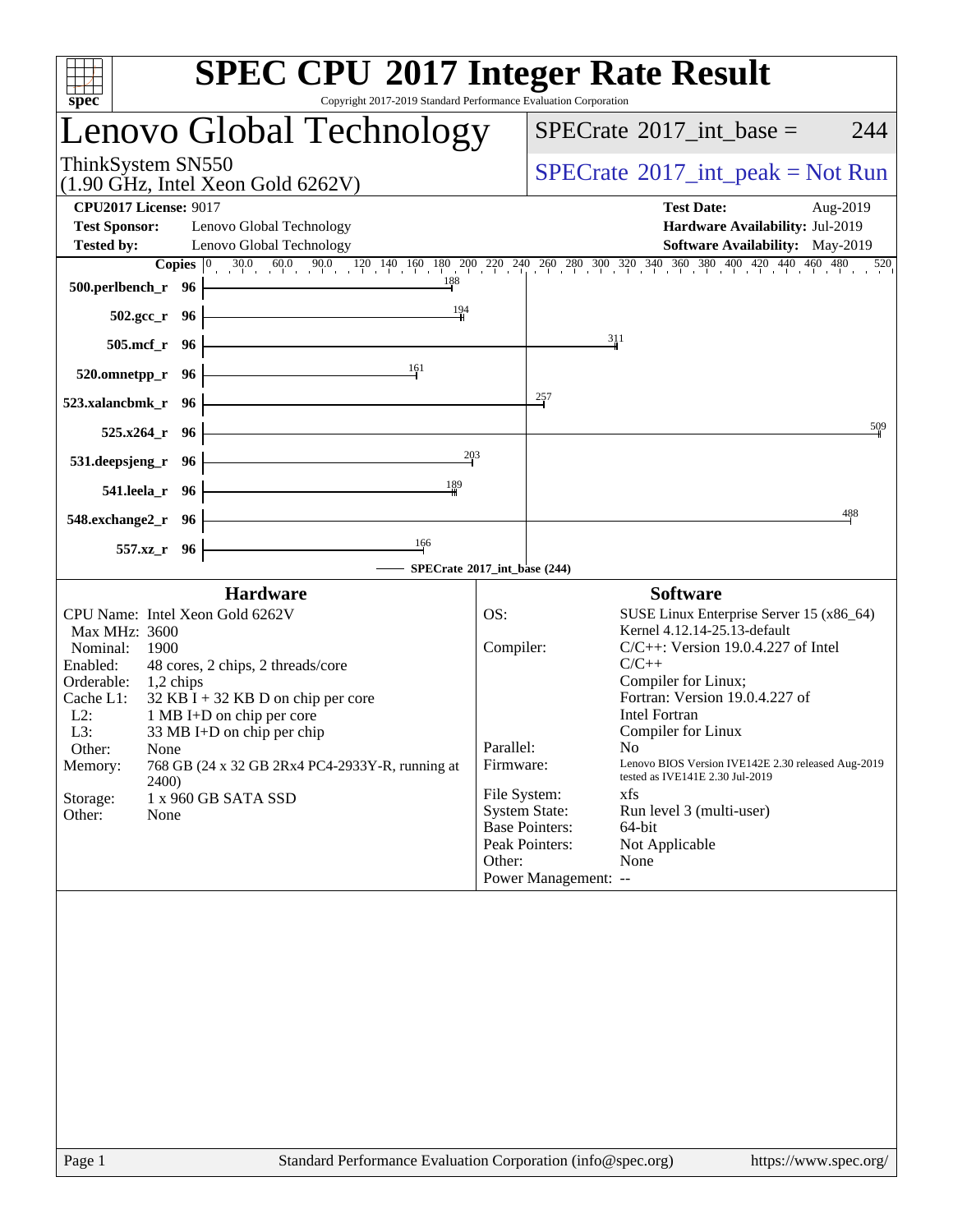

### **[SPEC CPU](http://www.spec.org/auto/cpu2017/Docs/result-fields.html#SPECCPU2017IntegerRateResult)[2017 Integer Rate Result](http://www.spec.org/auto/cpu2017/Docs/result-fields.html#SPECCPU2017IntegerRateResult)** Copyright 2017-2019 Standard Performance Evaluation Corporation

# Lenovo Global Technology

[SPECrate](http://www.spec.org/auto/cpu2017/Docs/result-fields.html#SPECrate2017intbase)<sup>®</sup>2017 int base = 244

### ThinkSystem SN550<br>  $\begin{array}{c}\n\text{SPECTB} \text{SIN} \\
\text{SPECTB} \text{SIN} \\
\text{SPECTB} \text{SIN} \\
\text{SPECTB} \text{SIN} \\
\text{SIV} \end{array}$

(1.90 GHz, Intel Xeon Gold 6262V)

**[Test Sponsor:](http://www.spec.org/auto/cpu2017/Docs/result-fields.html#TestSponsor)** Lenovo Global Technology **[Hardware Availability:](http://www.spec.org/auto/cpu2017/Docs/result-fields.html#HardwareAvailability)** Jul-2019

**[CPU2017 License:](http://www.spec.org/auto/cpu2017/Docs/result-fields.html#CPU2017License)** 9017 **[Test Date:](http://www.spec.org/auto/cpu2017/Docs/result-fields.html#TestDate)** Aug-2019 **[Tested by:](http://www.spec.org/auto/cpu2017/Docs/result-fields.html#Testedby)** Lenovo Global Technology **[Software Availability:](http://www.spec.org/auto/cpu2017/Docs/result-fields.html#SoftwareAvailability)** May-2019

### **[Results Table](http://www.spec.org/auto/cpu2017/Docs/result-fields.html#ResultsTable)**

|                                   | <b>Base</b>   |                |                |                | <b>Peak</b> |                |            |               |                |       |                |              |                |              |
|-----------------------------------|---------------|----------------|----------------|----------------|-------------|----------------|------------|---------------|----------------|-------|----------------|--------------|----------------|--------------|
| <b>Benchmark</b>                  | <b>Copies</b> | <b>Seconds</b> | Ratio          | <b>Seconds</b> | Ratio       | <b>Seconds</b> | Ratio      | <b>Copies</b> | <b>Seconds</b> | Ratio | <b>Seconds</b> | <b>Ratio</b> | <b>Seconds</b> | <b>Ratio</b> |
| $500.$ perlbench_r                | 96            | 817            | 187            | 813            | 188         | 815            | 188        |               |                |       |                |              |                |              |
| $502.\text{gcc}_r$                | 96            | 699            | 194            | 700            | 194         | 693            | 196        |               |                |       |                |              |                |              |
| $505$ .mcf $r$                    | 96            | 498            | 311            | 496            | 312         | 499            | 311        |               |                |       |                |              |                |              |
| 520.omnetpp_r                     | 96            | 783            | 161            | 782            | 161         | 784            | 161        |               |                |       |                |              |                |              |
| 523.xalancbmk r                   | 96            | 395            | 257            | 394            | 257         | 395            | 257        |               |                |       |                |              |                |              |
| 525.x264 r                        | 96            | 330            | 509            | 330            | 509         | 329            | 510        |               |                |       |                |              |                |              |
| 531.deepsjeng_r                   | 96            | 543            | 203            | 542            | 203         | 541            | 203        |               |                |       |                |              |                |              |
| 541.leela r                       | 96            | 846            | 188            | 834            | 191         | 840            | <b>189</b> |               |                |       |                |              |                |              |
| 548.exchange2_r                   | 96            | 515            | 488            | 515            | 488         | 515            | 488        |               |                |       |                |              |                |              |
| 557.xz r                          | 96            | 624            | 166            | 625            | 166         | 625            | <b>166</b> |               |                |       |                |              |                |              |
| $SPECrate^{\circ}2017$ int base = |               |                | 244            |                |             |                |            |               |                |       |                |              |                |              |
| $SPECrate^{\circ}2017$ int peak = |               |                | <b>Not Run</b> |                |             |                |            |               |                |       |                |              |                |              |

Results appear in the [order in which they were run](http://www.spec.org/auto/cpu2017/Docs/result-fields.html#RunOrder). Bold underlined text [indicates a median measurement](http://www.spec.org/auto/cpu2017/Docs/result-fields.html#Median).

### **[Submit Notes](http://www.spec.org/auto/cpu2017/Docs/result-fields.html#SubmitNotes)**

 The numactl mechanism was used to bind copies to processors. The config file option 'submit' was used to generate numactl commands to bind each copy to a specific processor. For details, please see the config file.

### **[Operating System Notes](http://www.spec.org/auto/cpu2017/Docs/result-fields.html#OperatingSystemNotes)**

Stack size set to unlimited using "ulimit -s unlimited"

### **[General Notes](http://www.spec.org/auto/cpu2017/Docs/result-fields.html#GeneralNotes)**

Environment variables set by runcpu before the start of the run: LD\_LIBRARY\_PATH = "/home/cpu2017-1.0.5-ic19.0u4/lib/intel64"

 Binaries compiled on a system with 1x Intel Core i9-799X CPU + 32GB RAM memory using Redhat Enterprise Linux 7.5 Transparent Huge Pages enabled by default Prior to runcpu invocation Filesystem page cache synced and cleared with: sync; echo 3> /proc/sys/vm/drop\_caches runcpu command invoked through numactl i.e.: numactl --interleave=all runcpu <etc> NA: The test sponsor attests, as of date of publication, that CVE-2017-5754 (Meltdown) is mitigated in the system as tested and documented. Yes: The test sponsor attests, as of date of publication, that CVE-2017-5753 (Spectre variant 1) is mitigated in the system as tested and documented. Yes: The test sponsor attests, as of date of publication, that CVE-2017-5715 (Spectre variant 2)

**(Continued on next page)**

| Page 2<br>Standard Performance Evaluation Corporation (info@spec.org)<br>https://www.spec.org/ |
|------------------------------------------------------------------------------------------------|
|------------------------------------------------------------------------------------------------|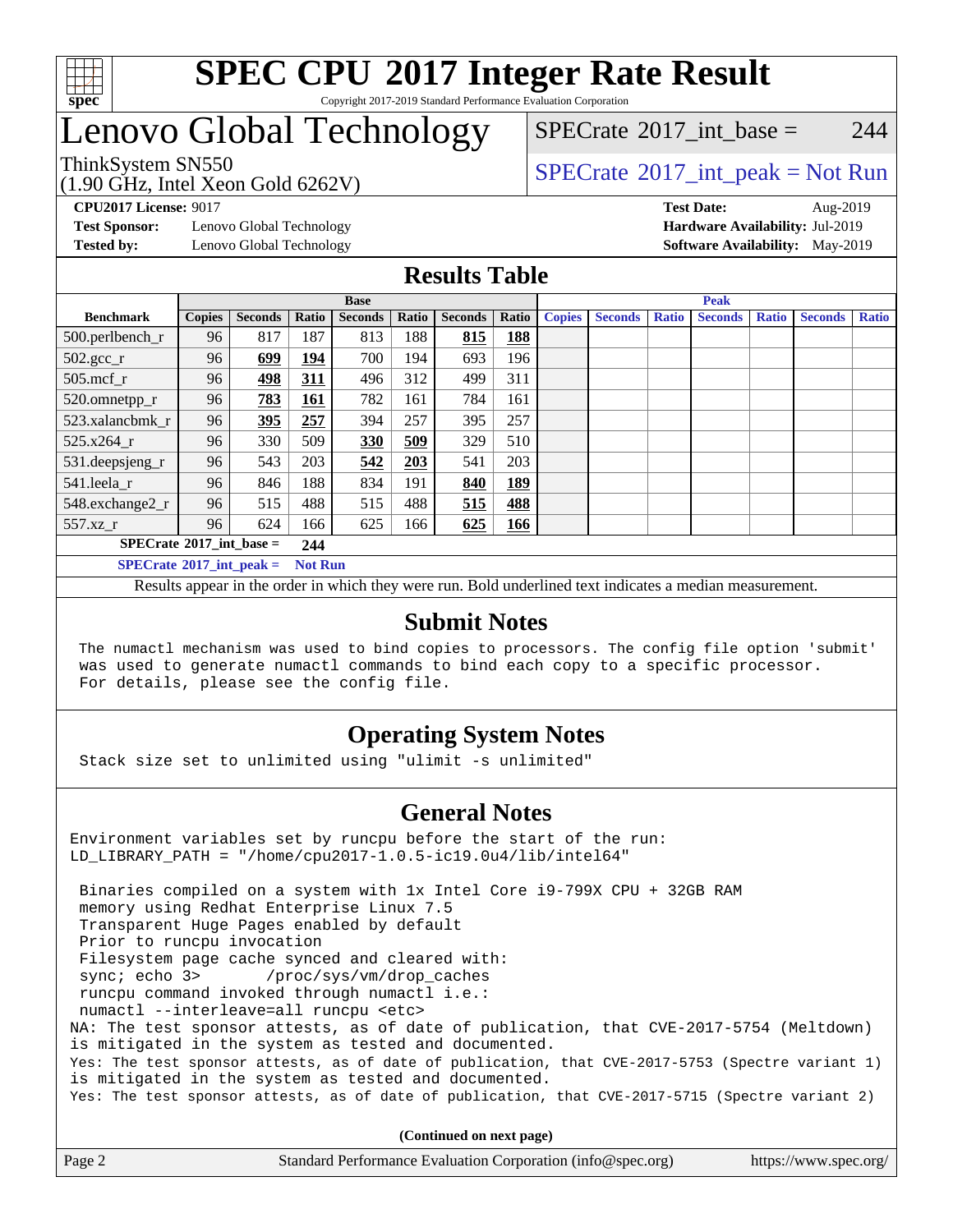

# **[SPEC CPU](http://www.spec.org/auto/cpu2017/Docs/result-fields.html#SPECCPU2017IntegerRateResult)[2017 Integer Rate Result](http://www.spec.org/auto/cpu2017/Docs/result-fields.html#SPECCPU2017IntegerRateResult)**

Copyright 2017-2019 Standard Performance Evaluation Corporation

## Lenovo Global Technology

[SPECrate](http://www.spec.org/auto/cpu2017/Docs/result-fields.html#SPECrate2017intbase)<sup>®</sup>2017 int base = 244

(1.90 GHz, Intel Xeon Gold 6262V)

ThinkSystem SN550<br>  $\begin{array}{c}\n\text{SPECrate} \textcirc 2017\_int\_peak = Not Run \\
\text{SPECrate} \textcirc 2017\_int\_peak = Not Run\n\end{array}$  $\begin{array}{c}\n\text{SPECrate} \textcirc 2017\_int\_peak = Not Run \\
\text{SPECrate} \textcirc 2017\_int\_peak = Not Run\n\end{array}$  $\begin{array}{c}\n\text{SPECrate} \textcirc 2017\_int\_peak = Not Run \\
\text{SPECrate} \textcirc 2017\_int\_peak = Not Run\n\end{array}$ 

**[Test Sponsor:](http://www.spec.org/auto/cpu2017/Docs/result-fields.html#TestSponsor)** Lenovo Global Technology **[Hardware Availability:](http://www.spec.org/auto/cpu2017/Docs/result-fields.html#HardwareAvailability)** Jul-2019 **[Tested by:](http://www.spec.org/auto/cpu2017/Docs/result-fields.html#Testedby)** Lenovo Global Technology **[Software Availability:](http://www.spec.org/auto/cpu2017/Docs/result-fields.html#SoftwareAvailability)** May-2019

**[CPU2017 License:](http://www.spec.org/auto/cpu2017/Docs/result-fields.html#CPU2017License)** 9017 **[Test Date:](http://www.spec.org/auto/cpu2017/Docs/result-fields.html#TestDate)** Aug-2019

### **[General Notes \(Continued\)](http://www.spec.org/auto/cpu2017/Docs/result-fields.html#GeneralNotes)**

is mitigated in the system as tested and documented. Yes: The test sponsor attests, as of date of publication, that CVE-2018-3640 (Spectre variant 3a) is mitigated in the system as tested and documented. Yes: The test sponsor attests, as of date of publication, that CVE-2018-3639 (Spectre variant 4) is mitigated in the system as tested and documented.

### **[Platform Notes](http://www.spec.org/auto/cpu2017/Docs/result-fields.html#PlatformNotes)**

Page 3 Standard Performance Evaluation Corporation [\(info@spec.org\)](mailto:info@spec.org) <https://www.spec.org/> BIOS configuration: Choose Operating Mode set to Maximum Performance Trusted Execution Technology set to Enable SNC set to Enable Stale AtoS set to Enable Sysinfo program /home/cpu2017-1.0.5-ic19.0u4/bin/sysinfo Rev: r5974 of 2018-05-19 9bcde8f2999c33d61f64985e45859ea9 running on linux-4brr Thu Aug 8 00:52:18 2019 SUT (System Under Test) info as seen by some common utilities. For more information on this section, see <https://www.spec.org/cpu2017/Docs/config.html#sysinfo> From /proc/cpuinfo model name : Intel(R) Xeon(R) Gold 6262V CPU @ 1.90GHz 2 "physical id"s (chips) 96 "processors" cores, siblings (Caution: counting these is hw and system dependent. The following excerpts from /proc/cpuinfo might not be reliable. Use with caution.) cpu cores : 24 siblings : 48 physical 0: cores 0 1 2 3 4 5 8 9 10 11 12 13 16 17 18 19 20 21 24 25 26 27 28 29 physical 1: cores 0 1 2 3 4 5 8 9 10 11 12 13 16 17 18 19 20 21 24 25 26 27 28 29 From lscpu: Architecture: x86\_64 CPU op-mode(s): 32-bit, 64-bit Byte Order: Little Endian  $CPU(s):$  96 On-line CPU(s) list: 0-95 Thread(s) per core: 2 Core(s) per socket: 24 Socket(s): 2 NUMA node(s): 4 Vendor ID: GenuineIntel CPU family: 6 Model: 85 Model name: Intel(R) Xeon(R) Gold 6262V CPU @ 1.90GHz **(Continued on next page)**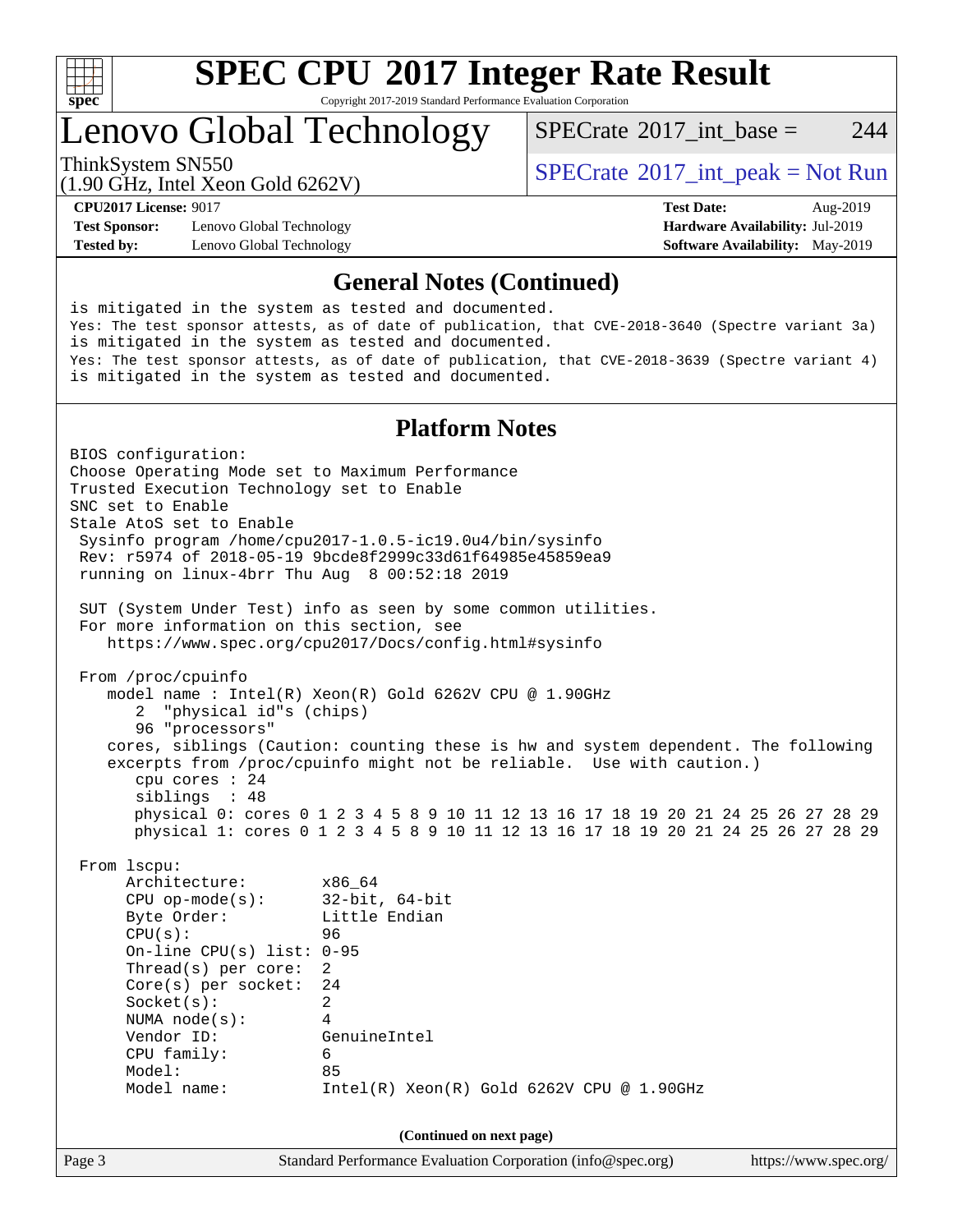

# **[SPEC CPU](http://www.spec.org/auto/cpu2017/Docs/result-fields.html#SPECCPU2017IntegerRateResult)[2017 Integer Rate Result](http://www.spec.org/auto/cpu2017/Docs/result-fields.html#SPECCPU2017IntegerRateResult)**

Copyright 2017-2019 Standard Performance Evaluation Corporation

Lenovo Global Technology

 $SPECTate$ <sup>®</sup>[2017\\_int\\_base =](http://www.spec.org/auto/cpu2017/Docs/result-fields.html#SPECrate2017intbase) 244

(1.90 GHz, Intel Xeon Gold 6262V)

ThinkSystem SN550<br>(1.90 GHz, Intel Xeon Gold 6262V) [SPECrate](http://www.spec.org/auto/cpu2017/Docs/result-fields.html#SPECrate2017intpeak)®[2017\\_int\\_peak = N](http://www.spec.org/auto/cpu2017/Docs/result-fields.html#SPECrate2017intpeak)ot Run

**[Test Sponsor:](http://www.spec.org/auto/cpu2017/Docs/result-fields.html#TestSponsor)** Lenovo Global Technology **[Hardware Availability:](http://www.spec.org/auto/cpu2017/Docs/result-fields.html#HardwareAvailability)** Jul-2019 **[Tested by:](http://www.spec.org/auto/cpu2017/Docs/result-fields.html#Testedby)** Lenovo Global Technology **[Software Availability:](http://www.spec.org/auto/cpu2017/Docs/result-fields.html#SoftwareAvailability)** May-2019

**[CPU2017 License:](http://www.spec.org/auto/cpu2017/Docs/result-fields.html#CPU2017License)** 9017 **[Test Date:](http://www.spec.org/auto/cpu2017/Docs/result-fields.html#TestDate)** Aug-2019

### **[Platform Notes \(Continued\)](http://www.spec.org/auto/cpu2017/Docs/result-fields.html#PlatformNotes)**

| Stepping:                                         | 7                                                                                    |
|---------------------------------------------------|--------------------------------------------------------------------------------------|
| CPU MHz:                                          | 1900.000                                                                             |
| $CPU$ $max$ $MHz$ :                               | 3600.0000                                                                            |
| CPU min MHz:                                      | 800.0000                                                                             |
| BogoMIPS:                                         | 3800.00                                                                              |
| Virtualization:                                   | $VT - x$                                                                             |
| L1d cache:                                        | 32K                                                                                  |
| Lli cache:                                        | 32K                                                                                  |
| L2 cache:                                         | 1024K                                                                                |
| L3 cache:                                         | 33792K                                                                               |
| NUMA $node0$ $CPU(s):$                            | $0-2$ , $6-8$ , $12-14$ , $18-20$ , $48-50$ , $54-56$ , $60-62$ , $66-68$            |
| NUMA nodel CPU(s):                                | 3-5, 9-11, 15-17, 21-23, 51-53, 57-59, 63-65, 69-71                                  |
| NUMA $node2$ $CPU(s):$                            | 24-26, 30-32, 36-38, 42-44, 72-74, 78-80, 84-86, 90-92                               |
| NUMA $node3$ $CPU(s):$                            | 27-29, 33-35, 39-41, 45-47, 75-77, 81-83, 87-89, 93-95                               |
| Flags:                                            | fpu vme de pse tsc msr pae mce cx8 apic sep mtrr pge mca cmov                        |
|                                                   | pat pse36 clflush dts acpi mmx fxsr sse sse2 ss ht tm pbe syscall nx pdpelgb rdtscp  |
|                                                   | lm constant_tsc art arch_perfmon pebs bts rep_good nopl xtopology nonstop_tsc cpuid  |
|                                                   | aperfmperf pni pclmulqdq dtes64 ds_cpl vmx smx est tm2 ssse3 sdbg fma cx16 xtpr pdcm |
|                                                   | pcid dca sse4_1 sse4_2 x2apic movbe popcnt tsc_deadline_timer aes xsave avx f16c     |
|                                                   | rdrand lahf_lm abm 3dnowprefetch cpuid_fault epb cat_13 cdp_13 invpcid_single        |
|                                                   | intel_ppin ssbd mba ibrs ibpb stibp tpr_shadow vnmi flexpriority ept vpid fsgsbase   |
|                                                   | tsc_adjust bmil hle avx2 smep bmi2 erms invpcid rtm cqm mpx rdt_a avx512f avx512dq   |
|                                                   | rdseed adx smap clflushopt clwb intel pt avx512cd avx512bw avx512vl xsaveopt xsavec  |
|                                                   | xgetbvl xsaves cqm_llc cqm_occup_llc cqm_mbm_total cqm_mbm_local dtherm ida arat pln |
|                                                   | pts pku ospke avx512_vnni flush_lld arch_capabilities                                |
| /proc/cpuinfo cache data<br>cache size : 33792 KB |                                                                                      |
| physical chip.                                    | From numactl --hardware WARNING: a numactl 'node' might or might not correspond to a |
| $available: 4 nodes (0-3)$                        |                                                                                      |
|                                                   | node 0 cpus: 0 1 2 6 7 8 12 13 14 18 19 20 48 49 50 54 55 56 60 61 62 66 67 68       |
| node 0 size: 193132 MB                            |                                                                                      |
| node 0 free: 186955 MB                            |                                                                                      |
|                                                   | node 1 cpus: 3 4 5 9 10 11 15 16 17 21 22 23 51 52 53 57 58 59 63 64 65 69 70 71     |
| node 1 size: 193492 MB                            |                                                                                      |
| node 1 free: 192920 MB                            |                                                                                      |
|                                                   | node 2 cpus: 24 25 26 30 31 32 36 37 38 42 43 44 72 73 74 78 79 80 84 85 86 90 91 92 |
| node 2 size: 193521 MB                            |                                                                                      |
| node 2 free: 193244 MB                            |                                                                                      |
|                                                   | node 3 cpus: 27 28 29 33 34 35 39 40 41 45 46 47 75 76 77 81 82 83 87 88 89 93 94 95 |
| node 3 size: 193518 MB                            |                                                                                      |
| node 3 free: 193224 MB                            |                                                                                      |
| node distances:                                   |                                                                                      |
| node<br>1<br>0<br>2<br>3                          |                                                                                      |
| 0:<br>11<br>10<br>21<br>21                        |                                                                                      |
|                                                   |                                                                                      |
|                                                   | (Continued on next page)                                                             |
|                                                   |                                                                                      |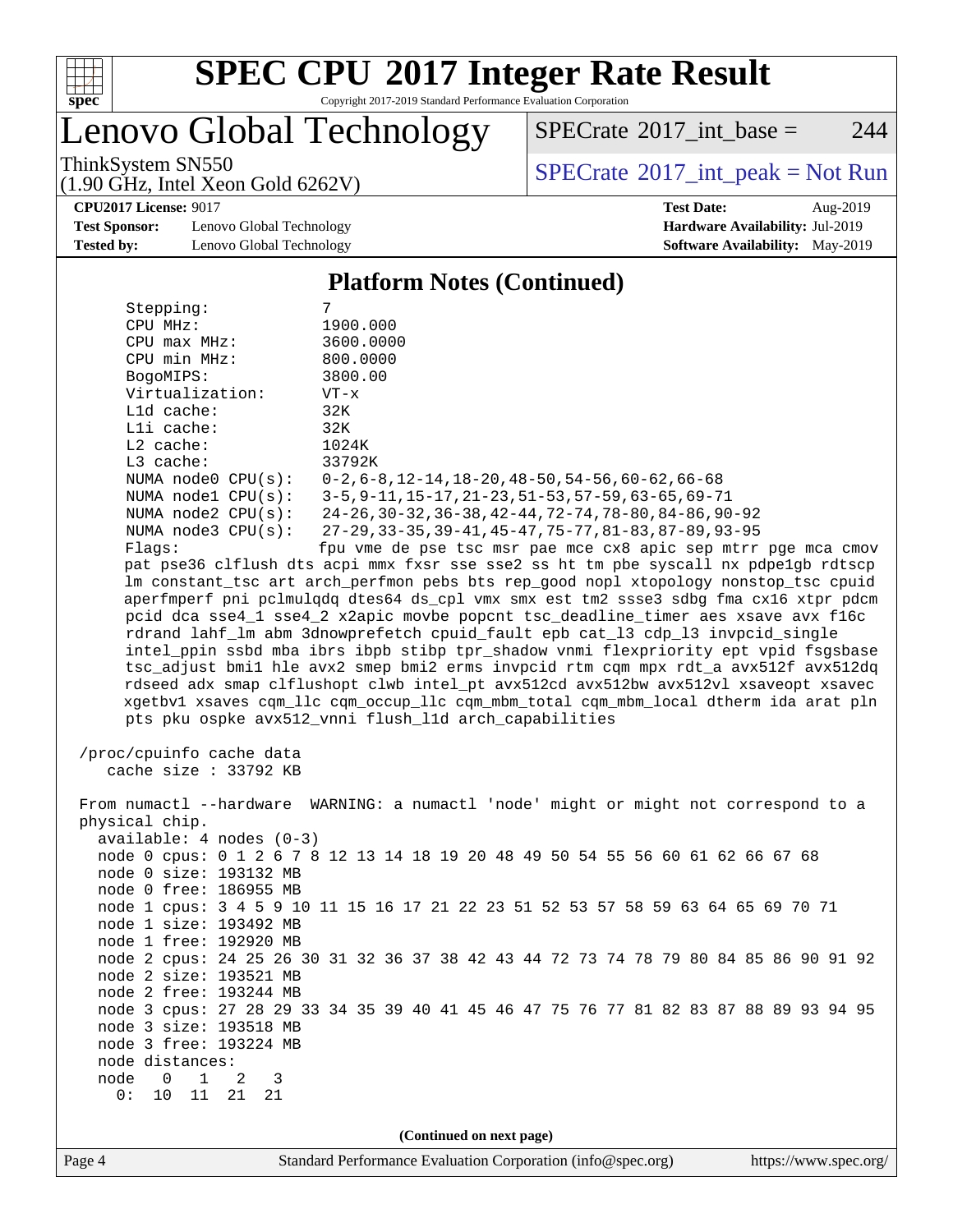| spec <sup>®</sup>                                                                |                                                                                                                                  | Copyright 2017-2019 Standard Performance Evaluation Corporation                                                                                                                          | <b>SPEC CPU®2017 Integer Rate Result</b>                                                                                                                                                                                                                            |
|----------------------------------------------------------------------------------|----------------------------------------------------------------------------------------------------------------------------------|------------------------------------------------------------------------------------------------------------------------------------------------------------------------------------------|---------------------------------------------------------------------------------------------------------------------------------------------------------------------------------------------------------------------------------------------------------------------|
|                                                                                  |                                                                                                                                  | Lenovo Global Technology                                                                                                                                                                 | 244<br>$SPECrate^{\circledast}2017\_int\_base =$                                                                                                                                                                                                                    |
| ThinkSystem SN550<br>$(1.90 \text{ GHz}, \text{Intel Xeon Gold } 6262 \text{V})$ |                                                                                                                                  |                                                                                                                                                                                          | $SPECTate^{\circ}2017\_int\_peak = Not Run$                                                                                                                                                                                                                         |
| <b>CPU2017 License: 9017</b><br><b>Test Sponsor:</b><br><b>Tested by:</b>        | Lenovo Global Technology<br>Lenovo Global Technology                                                                             |                                                                                                                                                                                          | <b>Test Date:</b><br>Aug-2019<br>Hardware Availability: Jul-2019<br><b>Software Availability:</b> May-2019                                                                                                                                                          |
|                                                                                  |                                                                                                                                  | <b>Platform Notes (Continued)</b>                                                                                                                                                        |                                                                                                                                                                                                                                                                     |
| 1:<br>11<br>2:<br>21<br>21<br>3:<br>From /proc/meminfo<br>MemTotal:              | 10<br>21<br>21<br>10<br>21<br>11<br>21<br>11<br>10                                                                               | 792231900 kB                                                                                                                                                                             |                                                                                                                                                                                                                                                                     |
| Hugepagesize:                                                                    | HugePages_Total:                                                                                                                 | 0<br>2048 kB                                                                                                                                                                             |                                                                                                                                                                                                                                                                     |
| os-release:<br>ID="sles"                                                         | From /etc/*release* /etc/*version*<br>NAME="SLES"<br>VERSION="15"<br>VERSION ID="15"<br>ID LIKE="suse"<br>$ANSI\_COLOR = "0;32"$ | PRETTY_NAME="SUSE Linux Enterprise Server 15"<br>CPE_NAME="cpe:/o:suse:sles:15"                                                                                                          |                                                                                                                                                                                                                                                                     |
| uname $-a$ :                                                                     | x86_64 x86_64 x86_64 GNU/Linux                                                                                                   |                                                                                                                                                                                          | Linux linux-4brr 4.12.14-25.13-default #1 SMP Tue Aug 14 15:07:35 UTC 2018 (947aa51)                                                                                                                                                                                |
|                                                                                  |                                                                                                                                  | Kernel self-reported vulnerability status:                                                                                                                                               |                                                                                                                                                                                                                                                                     |
| IBPB, IBRS_FW                                                                    | CVE-2017-5754 (Meltdown):                                                                                                        | Not affected                                                                                                                                                                             | CVE-2017-5753 (Spectre variant 1): Mitigation: __user pointer sanitization<br>CVE-2017-5715 (Spectre variant 2): Mitigation: Indirect Branch Restricted Speculation,                                                                                                |
|                                                                                  | run-level 3 Aug 8 00:49                                                                                                          |                                                                                                                                                                                          |                                                                                                                                                                                                                                                                     |
| Filesystem<br>/dev/sdb3                                                          | xfs                                                                                                                              | SPEC is set to: /home/cpu2017-1.0.5-ic19.0u4<br>Type Size Used Avail Use% Mounted on<br>891G<br>76G 816G 9% /                                                                            |                                                                                                                                                                                                                                                                     |
| Memory:                                                                          |                                                                                                                                  | frequent changes to hardware, firmware, and the "DMTF SMBIOS" standard.<br>BIOS Lenovo -[IVE141E-2.30]- 07/02/2019<br>24x Samsung M393A4K40CB2-CVF 32 GB 2 rank 2933, configured at 2400 | Additional information from dmidecode follows. WARNING: Use caution when you interpret<br>this section. The 'dmidecode' program reads system data which is "intended to allow<br>hardware to be accurately determined", but the intent may not be met, as there are |
|                                                                                  | (End of data from sysinfo program)                                                                                               |                                                                                                                                                                                          |                                                                                                                                                                                                                                                                     |
|                                                                                  |                                                                                                                                  |                                                                                                                                                                                          |                                                                                                                                                                                                                                                                     |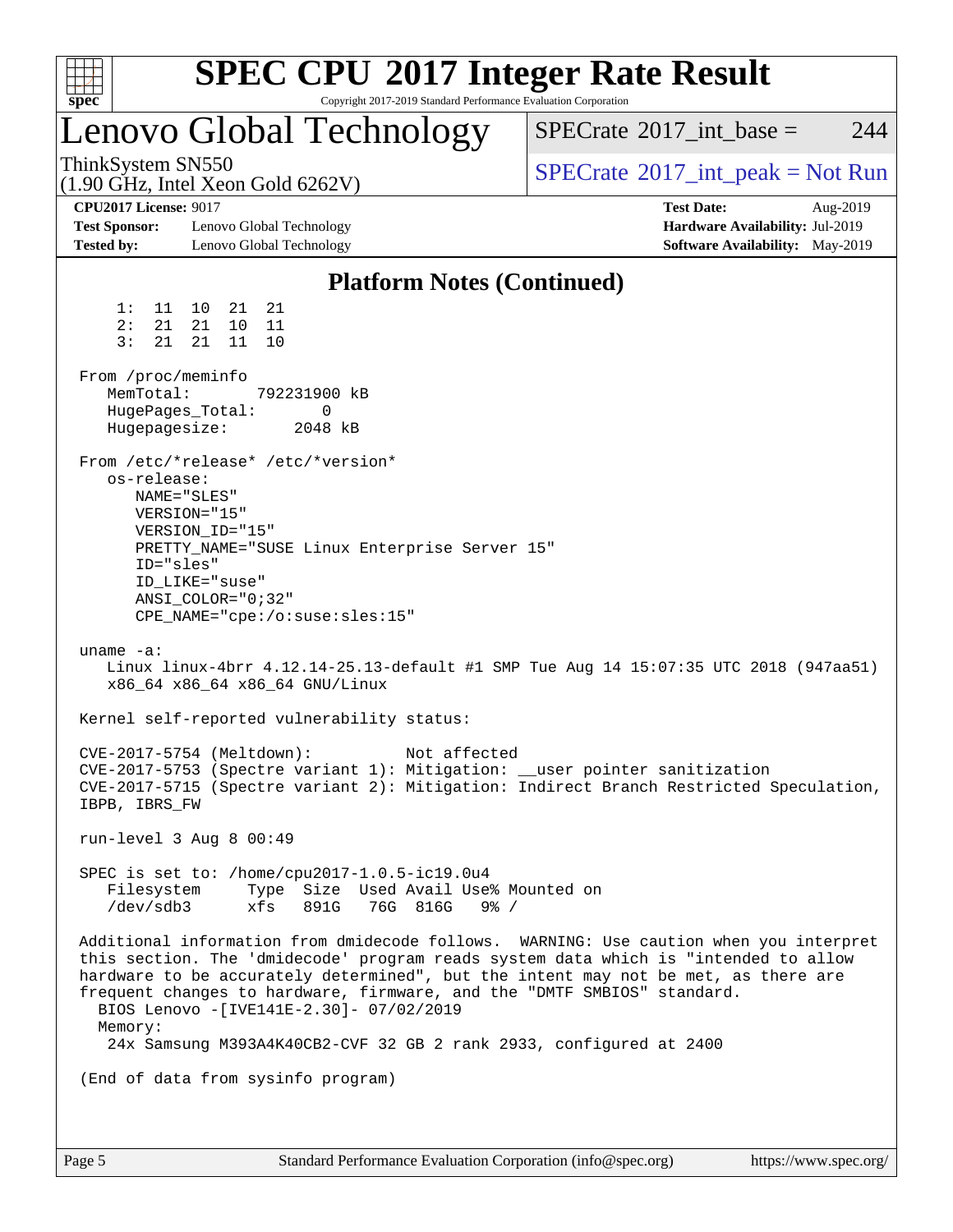

### **[SPEC CPU](http://www.spec.org/auto/cpu2017/Docs/result-fields.html#SPECCPU2017IntegerRateResult)[2017 Integer Rate Result](http://www.spec.org/auto/cpu2017/Docs/result-fields.html#SPECCPU2017IntegerRateResult)** Copyright 2017-2019 Standard Performance Evaluation Corporation

## Lenovo Global Technology

 $SPECTate$ <sup>®</sup>[2017\\_int\\_base =](http://www.spec.org/auto/cpu2017/Docs/result-fields.html#SPECrate2017intbase) 244

(1.90 GHz, Intel Xeon Gold 6262V)

ThinkSystem SN550<br>(1.00 GHz, Intel Year Gold 6262V) [SPECrate](http://www.spec.org/auto/cpu2017/Docs/result-fields.html#SPECrate2017intpeak)®[2017\\_int\\_peak = N](http://www.spec.org/auto/cpu2017/Docs/result-fields.html#SPECrate2017intpeak)ot Run

**[Test Sponsor:](http://www.spec.org/auto/cpu2017/Docs/result-fields.html#TestSponsor)** Lenovo Global Technology **[Hardware Availability:](http://www.spec.org/auto/cpu2017/Docs/result-fields.html#HardwareAvailability)** Jul-2019 **[Tested by:](http://www.spec.org/auto/cpu2017/Docs/result-fields.html#Testedby)** Lenovo Global Technology **[Software Availability:](http://www.spec.org/auto/cpu2017/Docs/result-fields.html#SoftwareAvailability)** May-2019

**[CPU2017 License:](http://www.spec.org/auto/cpu2017/Docs/result-fields.html#CPU2017License)** 9017 **[Test Date:](http://www.spec.org/auto/cpu2017/Docs/result-fields.html#TestDate)** Aug-2019

### **[Compiler Version Notes](http://www.spec.org/auto/cpu2017/Docs/result-fields.html#CompilerVersionNotes)**

| 500.perlbench $r(base)$ 502.qcc $r(base)$ 505.mcf $r(base)$<br>$\mathcal{C}$<br>525.x264 r(base) 557.xz r(base)                                                                        |
|----------------------------------------------------------------------------------------------------------------------------------------------------------------------------------------|
| Intel(R) C Intel(R) 64 Compiler for applications running on Intel(R) 64,<br>Version 19.0.4.227 Build 20190416<br>Copyright (C) 1985-2019 Intel Corporation. All rights reserved.       |
|                                                                                                                                                                                        |
| 520.omnetpp $r(base)$ 523.xalancbmk $r(base)$ 531.deepsjeng $r(base)$<br>$C++$<br>$541.$ leela r(base)                                                                                 |
| Intel(R) $C++$ Intel(R) 64 Compiler for applications running on Intel(R) 64,<br>Version 19.0.4.227 Build 20190416<br>Copyright (C) 1985-2019 Intel Corporation. All rights reserved.   |
| Fortran   548.exchange2 $r(base)$                                                                                                                                                      |
| Intel(R) Fortran Intel(R) 64 Compiler for applications running on Intel(R)<br>64, Version 19.0.4.227 Build 20190416<br>Copyright (C) 1985-2019 Intel Corporation. All rights reserved. |
|                                                                                                                                                                                        |

### **[Base Compiler Invocation](http://www.spec.org/auto/cpu2017/Docs/result-fields.html#BaseCompilerInvocation)**

[C benchmarks](http://www.spec.org/auto/cpu2017/Docs/result-fields.html#Cbenchmarks): [icc -m64 -std=c11](http://www.spec.org/cpu2017/results/res2019q4/cpu2017-20190917-18289.flags.html#user_CCbase_intel_icc_64bit_c11_33ee0cdaae7deeeab2a9725423ba97205ce30f63b9926c2519791662299b76a0318f32ddfffdc46587804de3178b4f9328c46fa7c2b0cd779d7a61945c91cd35)

[C++ benchmarks:](http://www.spec.org/auto/cpu2017/Docs/result-fields.html#CXXbenchmarks) [icpc -m64](http://www.spec.org/cpu2017/results/res2019q4/cpu2017-20190917-18289.flags.html#user_CXXbase_intel_icpc_64bit_4ecb2543ae3f1412ef961e0650ca070fec7b7afdcd6ed48761b84423119d1bf6bdf5cad15b44d48e7256388bc77273b966e5eb805aefd121eb22e9299b2ec9d9)

[Fortran benchmarks](http://www.spec.org/auto/cpu2017/Docs/result-fields.html#Fortranbenchmarks): [ifort -m64](http://www.spec.org/cpu2017/results/res2019q4/cpu2017-20190917-18289.flags.html#user_FCbase_intel_ifort_64bit_24f2bb282fbaeffd6157abe4f878425411749daecae9a33200eee2bee2fe76f3b89351d69a8130dd5949958ce389cf37ff59a95e7a40d588e8d3a57e0c3fd751)

### **[Base Portability Flags](http://www.spec.org/auto/cpu2017/Docs/result-fields.html#BasePortabilityFlags)**

 500.perlbench\_r: [-DSPEC\\_LP64](http://www.spec.org/cpu2017/results/res2019q4/cpu2017-20190917-18289.flags.html#b500.perlbench_r_basePORTABILITY_DSPEC_LP64) [-DSPEC\\_LINUX\\_X64](http://www.spec.org/cpu2017/results/res2019q4/cpu2017-20190917-18289.flags.html#b500.perlbench_r_baseCPORTABILITY_DSPEC_LINUX_X64) 502.gcc\_r: [-DSPEC\\_LP64](http://www.spec.org/cpu2017/results/res2019q4/cpu2017-20190917-18289.flags.html#suite_basePORTABILITY502_gcc_r_DSPEC_LP64) 505.mcf\_r: [-DSPEC\\_LP64](http://www.spec.org/cpu2017/results/res2019q4/cpu2017-20190917-18289.flags.html#suite_basePORTABILITY505_mcf_r_DSPEC_LP64) 520.omnetpp\_r: [-DSPEC\\_LP64](http://www.spec.org/cpu2017/results/res2019q4/cpu2017-20190917-18289.flags.html#suite_basePORTABILITY520_omnetpp_r_DSPEC_LP64)

**(Continued on next page)**

Page 6 Standard Performance Evaluation Corporation [\(info@spec.org\)](mailto:info@spec.org) <https://www.spec.org/>